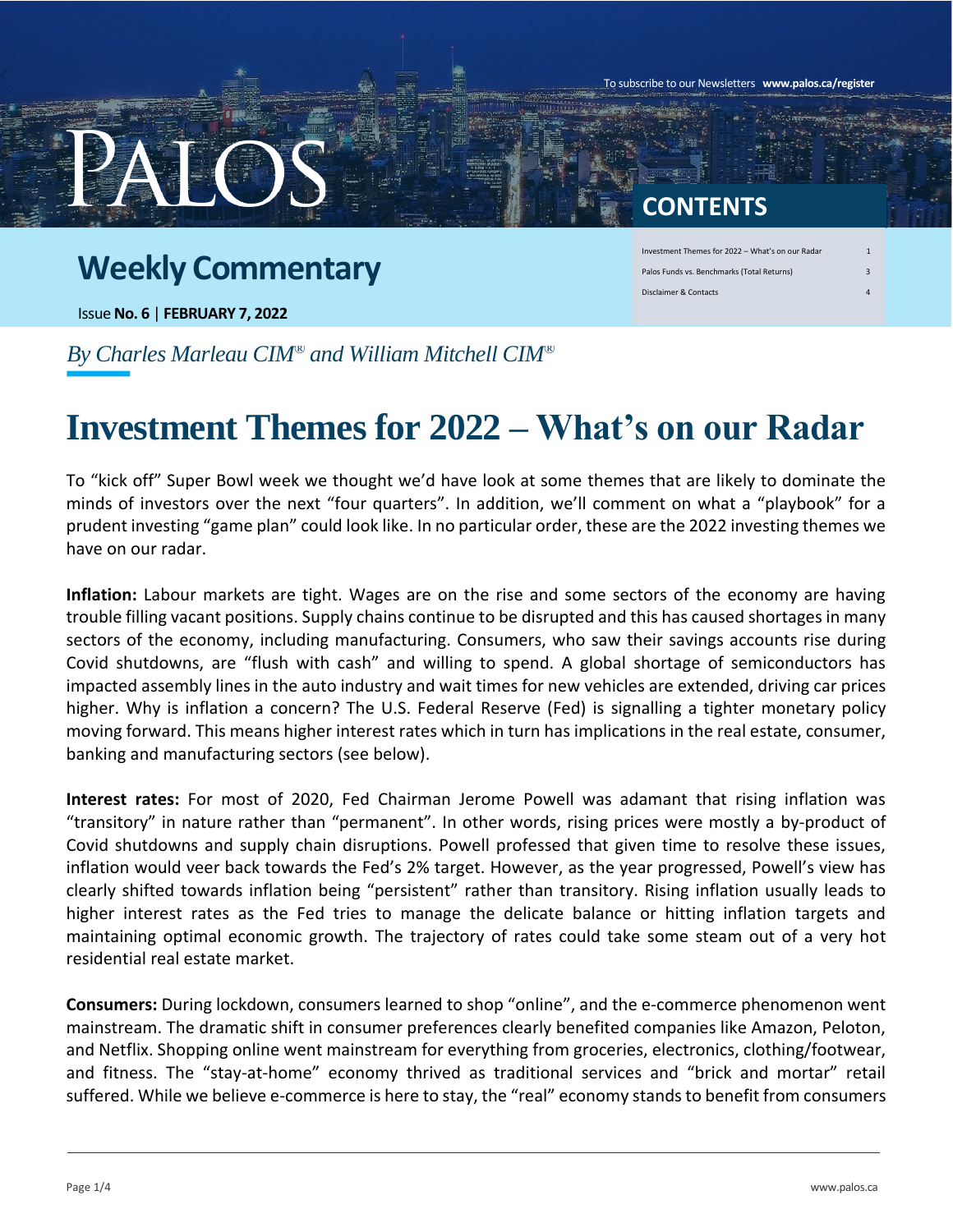# PALOS

 $\frac{1}{2}$ 

#### *By Charles Marleau CIM® and William Mitchell CIM®*

who have a pent-up appetite to spend on travel and entertainment. As society returns to a sense of normalcy, demand for air travel, hotel rooms, cruises, live entertainment and car rentals should increase dramatically.

**Geopolitics:** As we write this, President Macron of France is scheduled to meet with Russia's Vladimir Putin to diffuse rising tensions on the Ukraine border. Washington has made it clear that while a U.S./NATO military intervention is currently off the table, economic sanctions resulting from a Russian incursion into Ukraine would be severe. Russia is the third largest producer of oil and revenues from exports are critical to GDP. In addition, final approval of Russia's Nord Stream 2 natural gas pipeline would be at risk. Russia supplies roughly one-third of Europe's natural gas needs. Russia and Ukraine are also the world's third and ninth largest huge exporters of wheat. While diplomacy is the preferred outcome, we are prepared for heightened volatility in commodity and financial markets should Russia act militarily.

**Energy:** Crude oil prices are at their highest levels in seven years. Years of paring back exploration, whether due to pressure from climate activists or fiscal prudence, has profoundly impacted the ability to ramp up supplies. Increasing production is not as simple as "flipping a switch". As the world emerges from lockdowns, rising demand for gasoline and jet fuel will push prices higher. The potential for a disruption in supply leaves prices vulnerable to an upside spike. This has obvious implications on the world economy. Higher prices at the pump would be a tailwind for the electric vehicle industry (EVs). Widely accepted is the "consensus" that EVs are the future, and this carries implications for the materials and mining sectors. EVs won't run without batteries. To meet Battery demand, unprecedented amounts of materials like copper, lithium, nickel, and graphite will be needed. This is good news for miners which is also good news for Canada.

**The Unknown:** We learned long ago that forecasting on the economy or making stock picks is best left for TV personalities or bloggers who earn their keep predicting the unpredictable. We prefer to take a pragmatic approach which is to prepare for various scenarios, manage risk accordingly, and capitalize on investing opportunities that arise at times when other investors behave irrationally. With the recent elevation in "risk" based on investor worries about interest rates, inflation, geopolitics, energy and the "next variant", volatility in financial markets has been markedly higher. Many will perceive this as "risky". We prefer to maintain a long-term view. Worries about the above are being "priced in" and markets are in the process of adjusting risk. The volatility will eventually subside. In the meantime, we strongly believe that our time-tested approach to active investing will present us with new opportunities. We are prudent and patient investors, and we look forward to an interesting and opportunistic new year.

Follow us on LinkedIn:

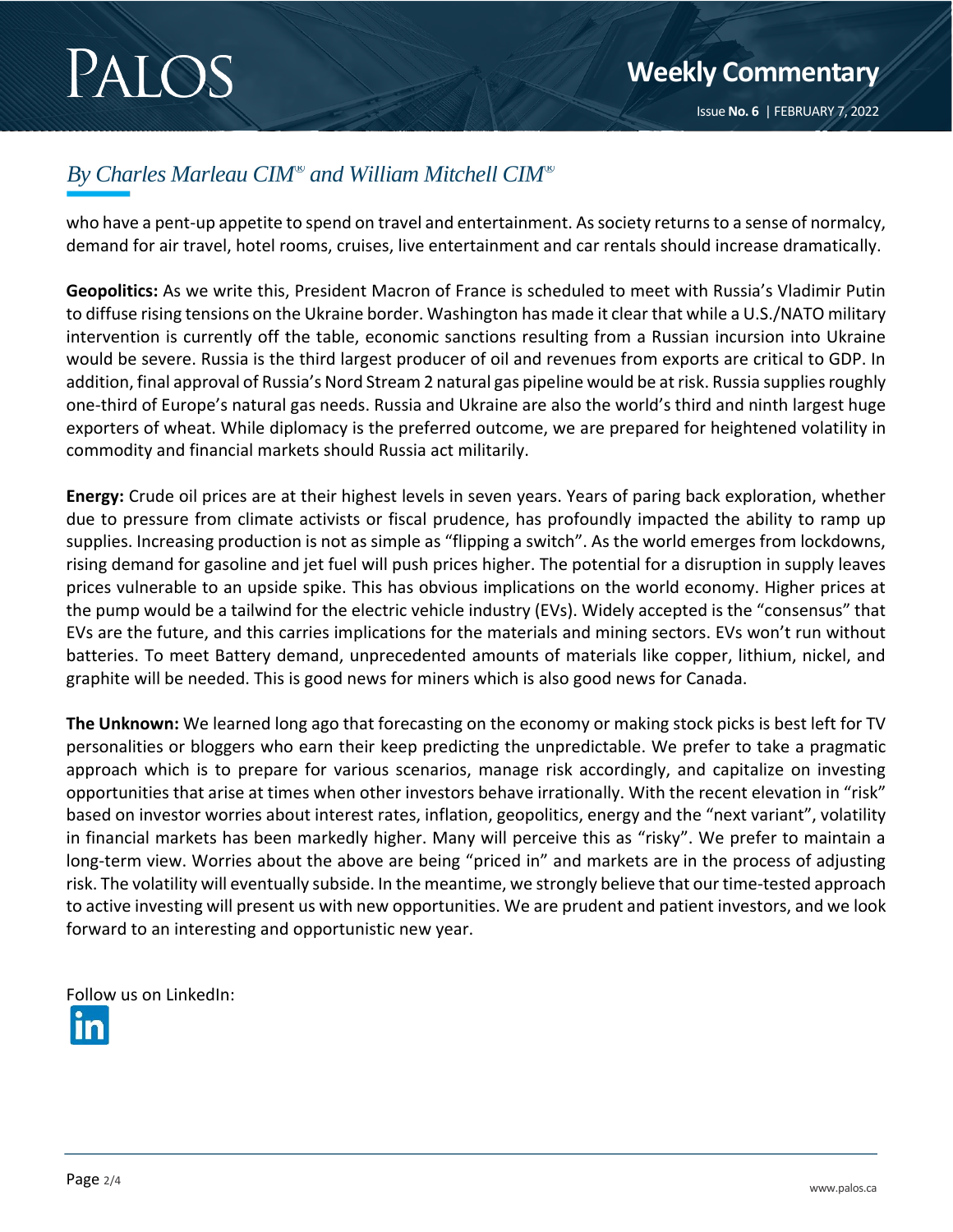# PALOS

## **Weekly Commentary**

Issue **No. 6** | FEBRUARY 7,2022

2019

| Chart 1: Palos Domestic Funds versus Benchmarks (Total Returns) <sup>1</sup> | <b>FundServ</b> | <b>NAVPS</b> | <b>YTD Returns</b> |
|------------------------------------------------------------------------------|-----------------|--------------|--------------------|
| Palos Income Fund L.P.                                                       | <b>PAL100</b>   | \$9.90       | 0.68%              |
| Palos Equity Income Fund - RRSP                                              | <b>PAL101</b>   | \$7.27       | 0.43%              |
| Palos Merchant Fund L.P. (Dec 31, 2021) <sup>2</sup>                         | <b>PAL500</b>   | \$1.16       | 24.67%             |
| Palos WP Growth Fund - RRSP                                                  | <b>PAL213</b>   | \$17.88      | $-5.67%$           |
| Palos-Mitchell Alpha Fund <sup>3</sup>                                       | <b>PAL300</b>   | \$10.38      | 0.93%              |
| S&P TSX Composite (Total Return with dividends reinvested)                   |                 |              | 0.42%              |
| S&P 500 (Total Return with dividends reinvested)                             |                 |              | $-5.47%$           |
| S&P TSX Venture (Total Return with dividends reinvested)                     |                 |              | $-9.02%$           |
| Chart 2: Market Data <sup>1</sup>                                            |                 |              | Value              |
| US Government 10-Year                                                        |                 |              | 1.91%              |
| Canadian Government 10-Year                                                  |                 |              | 1.86%              |
| Crude Oil Spot                                                               |                 |              | US \$92.31         |
| Gold Spot                                                                    |                 |              | US \$1,806.60      |
| US Gov't10-Year/Moody BAA Corp. Spread                                       |                 |              | 191 bps            |
| USD/CAD Exchange Rate Spot                                                   |                 |              | US \$0.7833        |

*1 Period ending February 4th, 2022. Data extracted from Bloomberg*

*2 Fund is priced annually*

*3 Fund is priced weekly on Tuesdays*